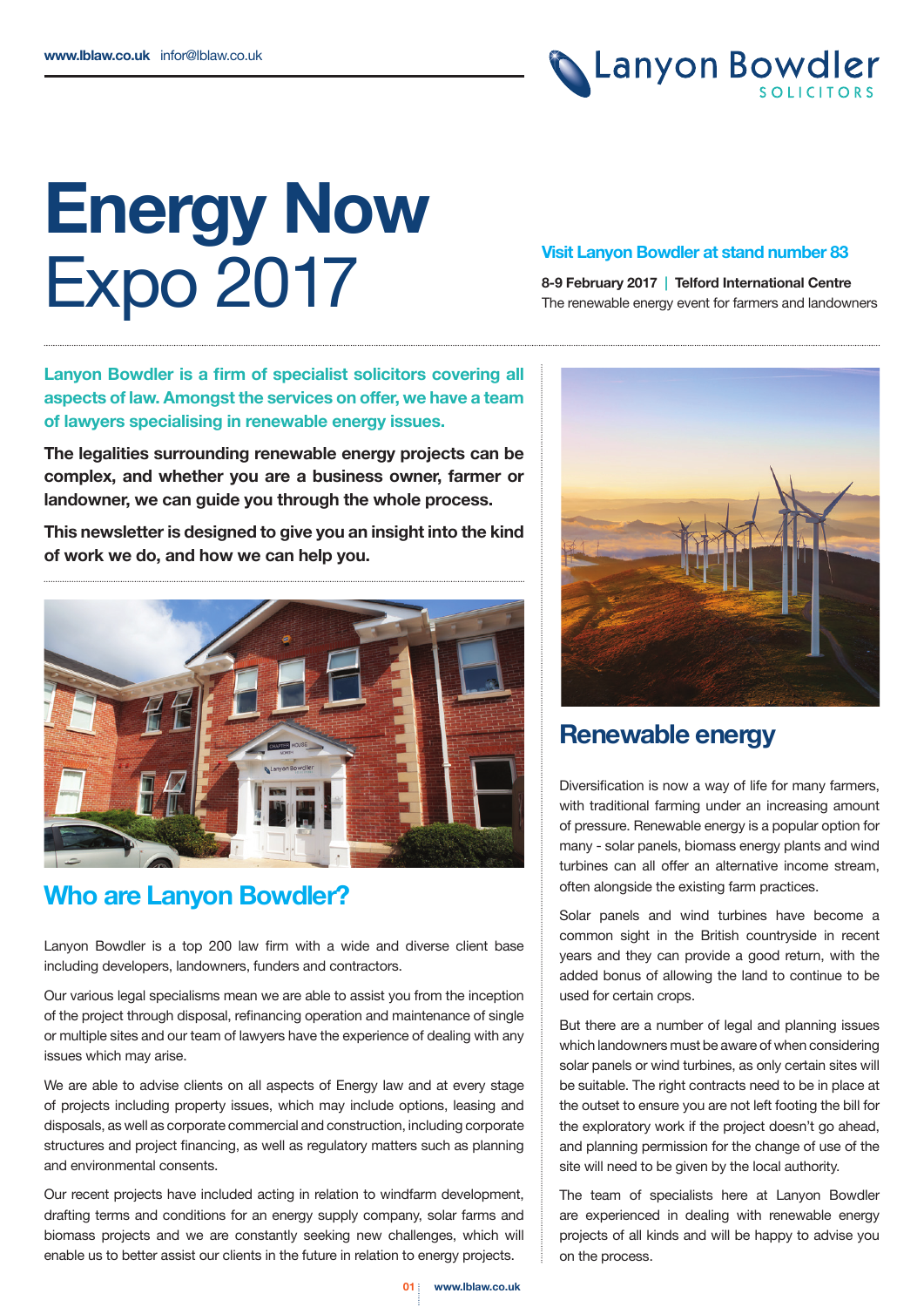# **Fracking in North Yorkshire**

### **What is fracking?**

'Fracking' is the name applied to the process of drilling down into the earth before a high-pressure water mixture is directed at the rock to release the gas inside. Water, sand and chemicals are injected into the rock at high pressure which allows the gas to flow out to the head of the well. The term 'fracking' refers to how the rock is fractured apart by the high pressure mixture. Drilling for shale gas is only at an exploratory phase in the UK; however, large reserves of shale gas have been identified in the UK, particularly in northern England. More than 100 licences have been awarded by the government to firms in the UK, which would allow oil and gas exploration activities, but before fracking can take place planning permission must be obtained from the local council acting as the local planning authority.

### **What is the background to the case?**

In May of last year, North Yorkshire County Council considered a bid by Third Energy to extract shale gas by hydraulic fracturing (fracking) at a site near Kirby Misperton in Ryedale. The Council's planning committee voted seven to four in favour; making this the first fracking operation in England since the ban was lifted in 2012. This was clearly a ground breaking and brave move by the Council as it thrust it to the forefront of this highly contentious debate concerning the introduction of fracking.

Environmental groups, Friends of the Earth (FoE) and Frack Free Ryedale, challenged the permission on climate change grounds in the High Court. The case was heard in November 2016 with the residents and FoE, arguing that the Council had "misdirected itself in law" by concluding that it could not require Third Energy to provide a financial bond in relation to any long-term "legacy" environmental pollution arising from fracking. It was also asserted that the Council had failed to properly assess the climate change impact of burning shale gas obtained by fracking.

### **What has the High Court decided?**

The court decided that, on the facts, North Yorkshire County Council had "acted lawfully in the exercise of its discretion, in deciding not to seek a financial bond." It also found that the Council had properly considered climate change impacts when considering the environmental impacts of the proposed fracking operations.

### **Key Aspects - Financial Bond**

The application for planning permission made provision for the site to be restored by Third Energy. However, objectors raised concerns that, once restoration of the site was completed, contamination or pollution issues may arise, by which time Third Energy may no longer be in a position to rectify them. They called for a bond to be put in place, paid for by the industry, to foot the bill for any remediation required post completion. The Council's planning officers appeared to favour this approach, backed up by legal opinion from leading Counsel advising that it would be lawful. However, the Council changed tack and took a different view. They refused to disclose the legal advice which formed the basis of their new outlook, relying upon legal privilege.

Counsel for the Claimants argued that the Council had erred in law by concluding that it was not legally possible to impose a planning condition requiring a financial bond.

Under government planning guidance a financial guarantee is only justified in exceptional cases and the High Court Judge accepted the Council's submission that, when applying the relevant articles of the guidance, "the officer was entitled to advise that this was not an exceptional case which would justify a financial guarantee. In giving that advice the offer rightly reviewed the protection afforded by other regulatory regimes and proposed conditions to achieve financial protection in another way".



The Judge also found that "the terms of the conditions [proposed] afford a considerable degree of protection to residents" and "that the conditions extend beyond mere restoration to a programme of aftercare, in accordance with PPG".

### **Key Aspects - Climate Change**

Article 2(1) of the Environmental Impact Assessment (EIA) Directive 85/337/EEC (as amended) obliges Member States to adopt all measures necessary to ensure that projects likely to have a significant effect on the environment are made subject to an assessment of their effects, before permission is given.

The EIA Regulations 2011 state that a local planning authority is prohibited from granting planning permission for "development likely to have significant effects on the environment by virtue of factors such as its nature size or location" unless before doing so it has "taken the environmental information into account and has stated that they have done so".

It was common ground that the proposed fracking operation in this case was EIA development although the parties disagreed about what the implications of this were for the planning decision and process.

A Scoping Opinion is the Council's formal view on what issues an Environmental Statement should contain. The Claimant's asserted that the terms of the Scoping Opinion required the Environmental Statement accompanying the Planning Application to assess the environmental impacts arising from the burning of the gas at Knapton in the production phase of the development. The Claimants then submitted that the Environmental Statement was defective because of the omission of any assessment of the environmental impacts of burning gas from the site, which were either direct effects of the project or part of its indirect, secondary or cumulative effects.

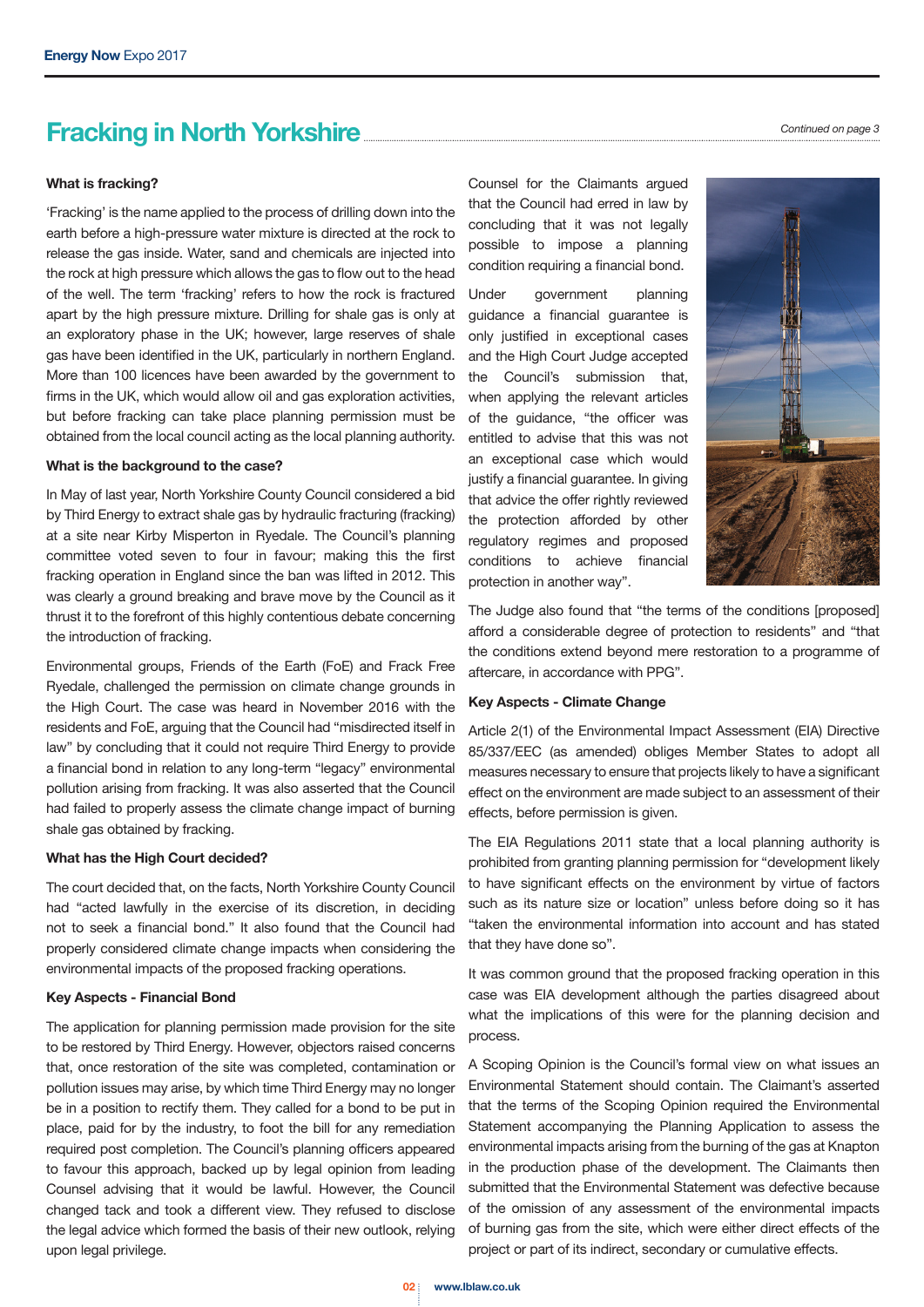#### *Continued from page 2*

The Judge concluded that the Claimant's submissions were not "well-founded" and that "the Council was entitled, in the exercise of its judgment, to conclude that an assessment of the environmental impacts of burning gas from the KMA well site at Knapton was not required".

Her decision was based on the fact that no development was taking place at Knapton, Knapton already had planning permission and it was already authorised by the Environment Agency to burn gas from existing well sites. Any gas produced from the fracking operations would be within the limits of the existing Environment Agency permits. Paragraph 122 of the National Planning Policy Framework advises planning authorities that they should focus on whether the development is an acceptable use of land, rather than on control of processes or emissions where these are subject to approval under pollution control regimes, and it should be assumed that those regimes will operate effectively.

Also, the "detailed objections [submitted by FoE and others] ensured that the potential environmental impact of burning the gas at Knapton generating station was made clear to the Council - both officers and members - well before the decision to grant planning permission was taken". The Court was satisfied that the Council was "well aware of these [environmental] issues and took them into account when resolving to grant planning permission".

Furthermore, it would be impossible to assert that the officers had failed to guide the members sufficiently, or misled them, on a matter paramount to their decision.

### **Future Implications**

Communities Secretary Sajid Javid has stated that fracking "has the potential to power economic growth, support 64,000 jobs and provide a new domestic energy source, making us less reliant on imports". Whilst those opposed to fracking warn that the approach causes earthquakes, water pollution and contributes to green house gas emissions.

This decision coupled with the Lancashire decision set a powerful precedent, which reveal that the government is highly likely to approve fracking applications as long as they can be justified environmentally.

Significantly, notwithstanding the legal intricacies rehearsed in the High Court, what this case also shows is that only where there is a misinterpretation or misapplication of policy or clear breach of the rules of procedure or the principles of natural justice will the Court intervene. The Court's role is to review the way the authorities reach decisions, rather than to make a decision on the planning issues themselves, unless it can be argued that a decision is so unreasonable as to be irrational or perverse. They are concerned with the legality of the decision, not the planning merits.

Given the government's support and that it has publicly said it is going "all out for shale" to boost energy security and the economy, we can expect much more in the way of controversy associated with this new - to the UK - Energy source in the future.

## **Brexit-Proof Your Farm: The Importance of Rural Diversification**

*Continued on page 4*

Family farms are at the heart of British countryside and their health is vital for the future of our rural communities. In the last five years there has been a steady decline of farmgate prices which has put unprecedented strain on farm businesses. The UK has seen real agricultural income per worker drop by 19% between 2014 and 2015. This qualifies as one of the most significant falls of any EU country. Falling incomes compounded with Brexit uncertainty has led many farmers to consider diversification.

### **What is diversification?**

Diversification is the process by which farmers seek alternative income by expanding their enterprises to include more than just growing traditional crops and keeping conventional livestock. There are various types of diversification that range from branching into the energy sector to providing unique holiday accommodation. Nationally, 61% of farms already have some form of diversified activity. Below we explore several examples of farm diversification.

Diversification may mean fundamentally changing the business or simply going about the business differently.

### **Livestock Diversification**

Farm livestock does not have to be restricted to the usual species such as cattle and sheep. Many farmers are finding profit investing in alternative species. The following are examples of some of the more successful, unusual and innovative ventures undertaken by farmers.

### *Bee Keeping*

There are approximately 30,000 bee keepers in Britain today most with less than 40 hives. In addition to honey, cut-comb honey and wax, pollen harvested by bees is a highly sought after food product. A hive with a strong pollen flow can collect up to 1.5lbs of pollen per day which would sell for approximately £15.

Bee Bread has also developed into a high demand health food. It is 25% honey, 70% pollen and bee saliva. These ingredients are packed into empty comb cells which can then be harvested. Bee Bread is packed with natural probiotic bacteria and yeasts. A mere 100g of bee bread can cost up to £15.

### *Deer Meat*

Consumption of venison in the UK has increased and there is a growing demand for this low fat meat. Red deer have become the species of choice for farmed venison. The main capital costs involved in deer farming are handling yards and fencing. Early in 2016, Sainsburys reported that over the festive period venison sales were up 115% on the same period from the previous year.

### **Crop Diversification**

Many farmers have diversified their enterprises by growing various alternative crops often referred to as novel crops. Climate change